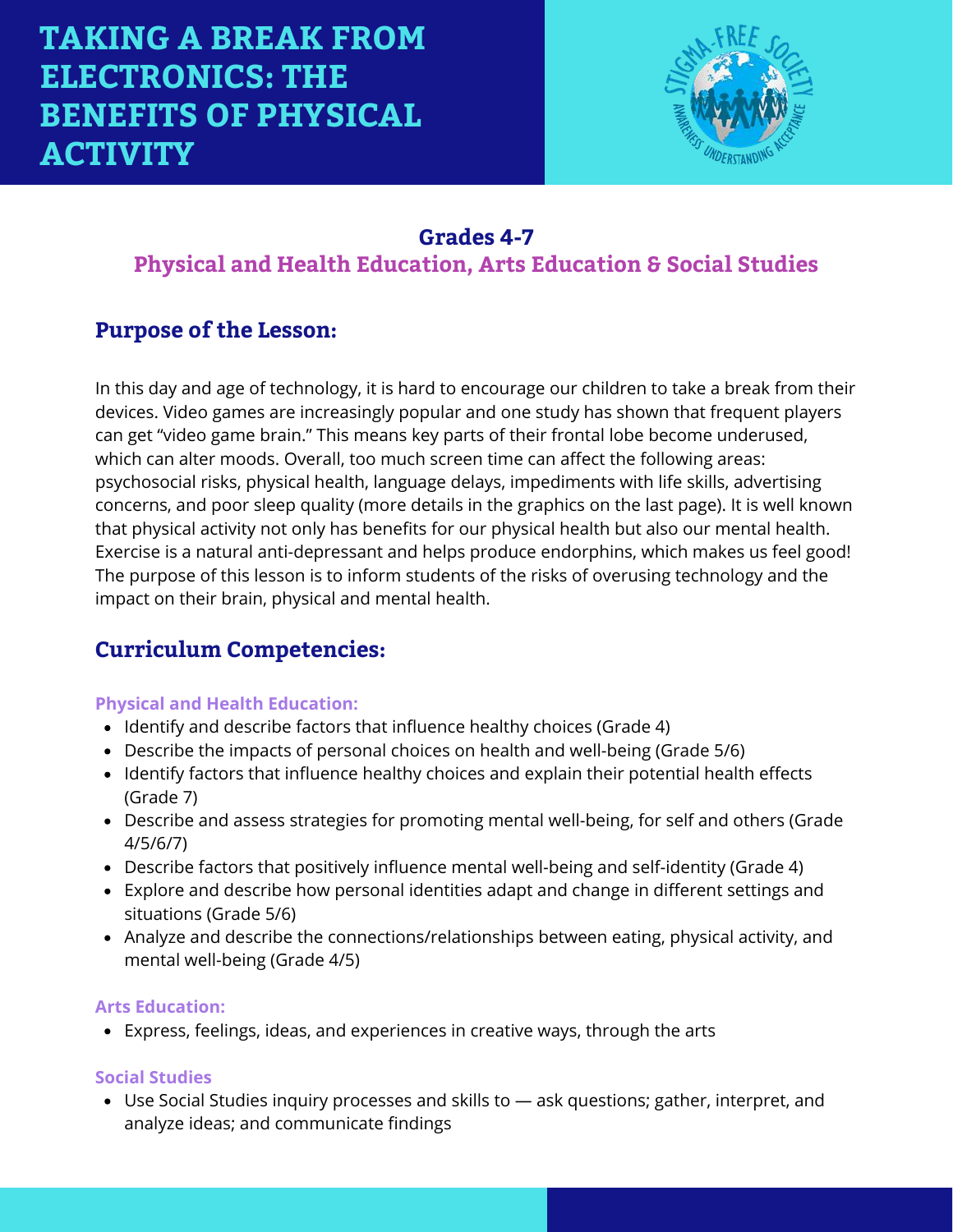

# **First Peoples Principles of Learning:**

- Learning ultimately supports the well-being of the self, the family, the community, the land, the spirits, and the ancestorsLearning requires the exploration of one's identity
- Learning requires the exploration of one's identity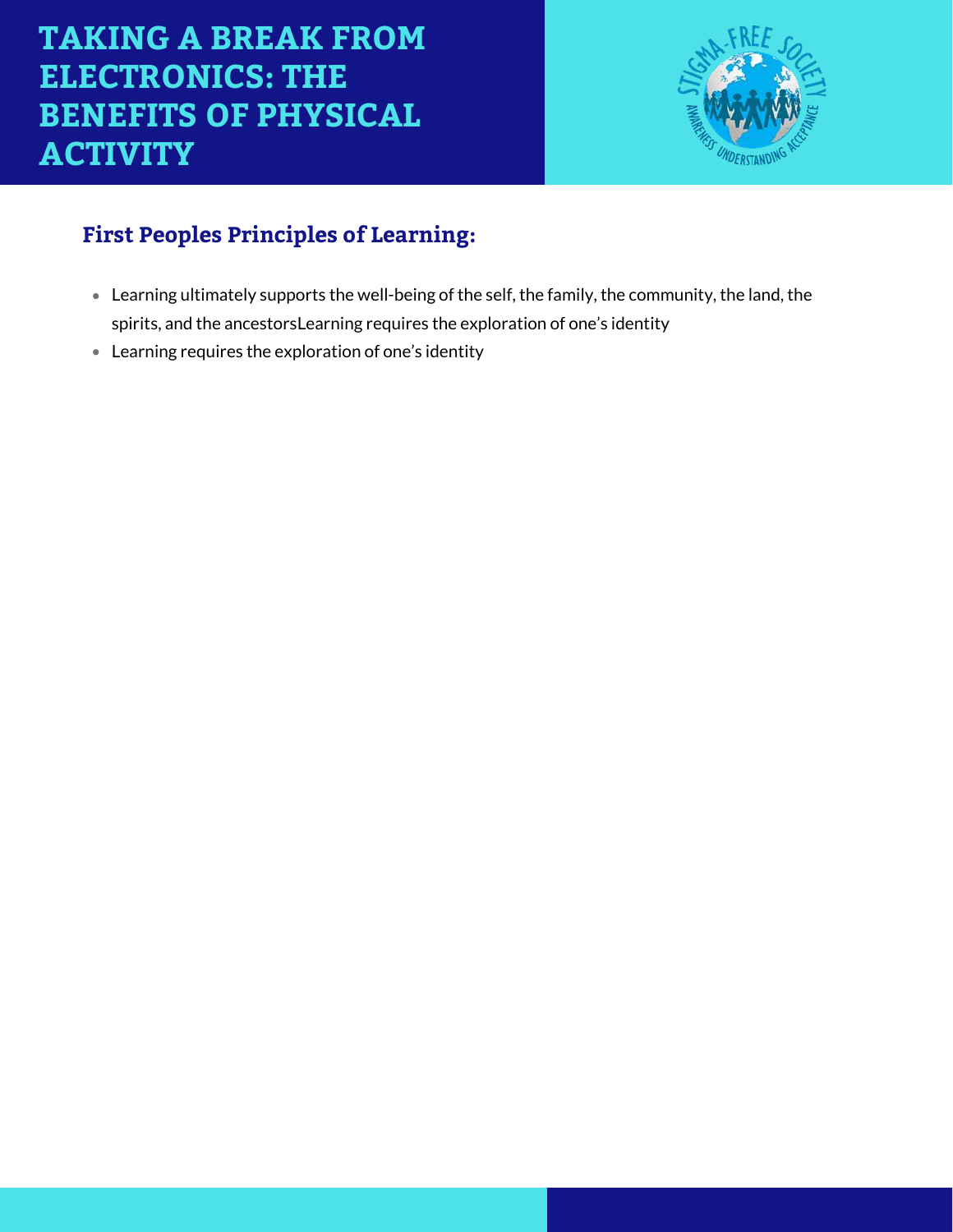

# **Step-by-Step Lesson Plan**

**1) Lesson Hook: Ask students: "How many hours do you spend on technology per day?" (This includes: cell phones, computers, video games, iPads or tablets, etc.)**  Have students put their heads down on their desk. Start with 1 hour a day and put a tally on the board of the number of students. Next ask 2 hours, then 3 hours or more a day on technology. At the end, the visual tally on the board will speak for itself that students spend far too much time on their devices. Guidelines **[HERE](https://www.healthyfamiliesbc.ca/home/articles/screen-time-and-obstacles-physical-activity-children)** indicate that children 5 years old and up should spend no longer than 2 hours a day or less on technology.

**2) Follow-up Question: "How much time per day do students spend doing physical activity?"** Follow the same process as above and tally the results on the board. Start at 30 minutes, then 1 hour, and finally more than 1 hour a day. Discuss with the class how much time they think is ideal to spend doing some sort of physical activity. (Answer: 60 minutes or more of physical activity each day. Most of the 60 minutes should be either moderate or vigorous intensity aerobic physical activity). See full explanation **[HERE](https://www.canada.ca/en/public-health/services/being-active/children-physical-activity.html)**.

#### **3) Display the below "Neurology of Gaming" graphic and "How too Much Screen Time Affects Children" graphic for your students. Use the below guiding questions to spark discussion:**

- Do you think violent video games have the potential to make youth more aggressive? Why or why not?
- What are some positives of playing video games? (Possible answers: some are good for memory recall, or logical thinking areas of the brain that contribute to decision making.)
- What are some negatives of playing video games? (Possible answers: emotional response gets suppressed when playing violent video games, decreased frontal lobe activity which could lead to altered moods and aggressive behaviour, lower activation of the left interior frontal lobe during emotional tasks, lower activation of the anterior cingulate cortex in numerical tasks, those that play highly aggressive games are significantly more anxious than those that don't.)
- How does screen time affect your sleep? What about your eating habits and overall health? (Answer: negatively impacts sleep and increases behaviour, advertising on devices increasing snacking behaviours, and more screen time can lead to obesity and diabetes.)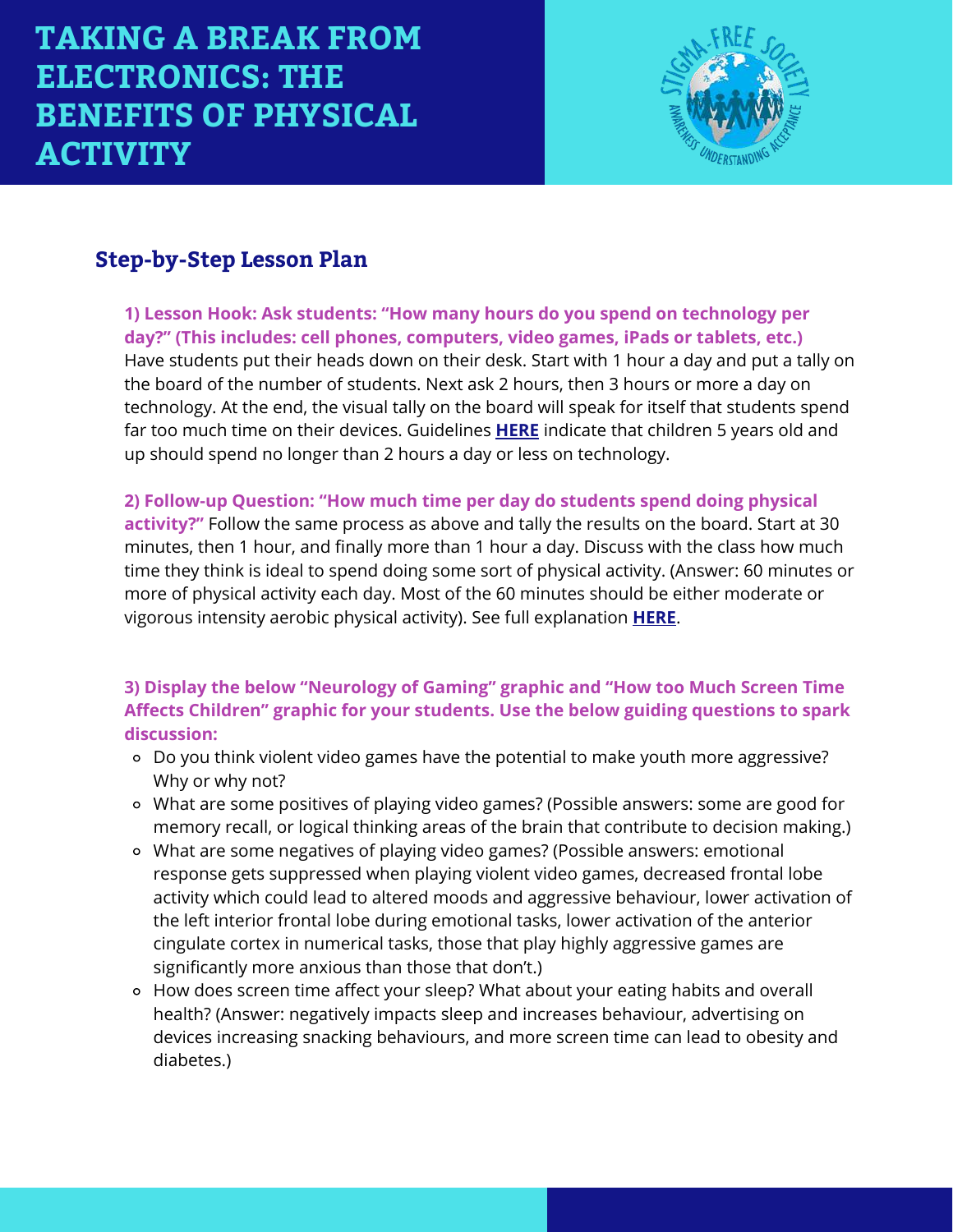

# **Step-by-Step Lesson Plan**

**4) Follow-up Activity:** Have students create their own poster of technology guidelines by researching other Canadian websites and resources. For example, there is some great information on Fraser Health's website **[HERE](https://www.fraserhealth.ca/health-topics-a-to-z/children-and-youth/physical-activity-for-children/screen-time-for-children#.X1u6AROpGgQ)** and Healthy Families BC **[HERE](https://www.healthyfamiliesbc.ca/home/articles/screen-time-and-obstacles-physical-activity-children)**. Alternatively, have students create a skit to act out for the class after researching the benefits of exercise on mental health.

**5) Lesson closure:** Have students look at the Activity Generator on the Student Mental Health Toolkit Youth Activities page for suggestions of things to do other than time spent on devices. You can find the Activity Generator **[HERE](https://studentmentalhealthtoolkit.com/youth-corner/youth-activities/)**.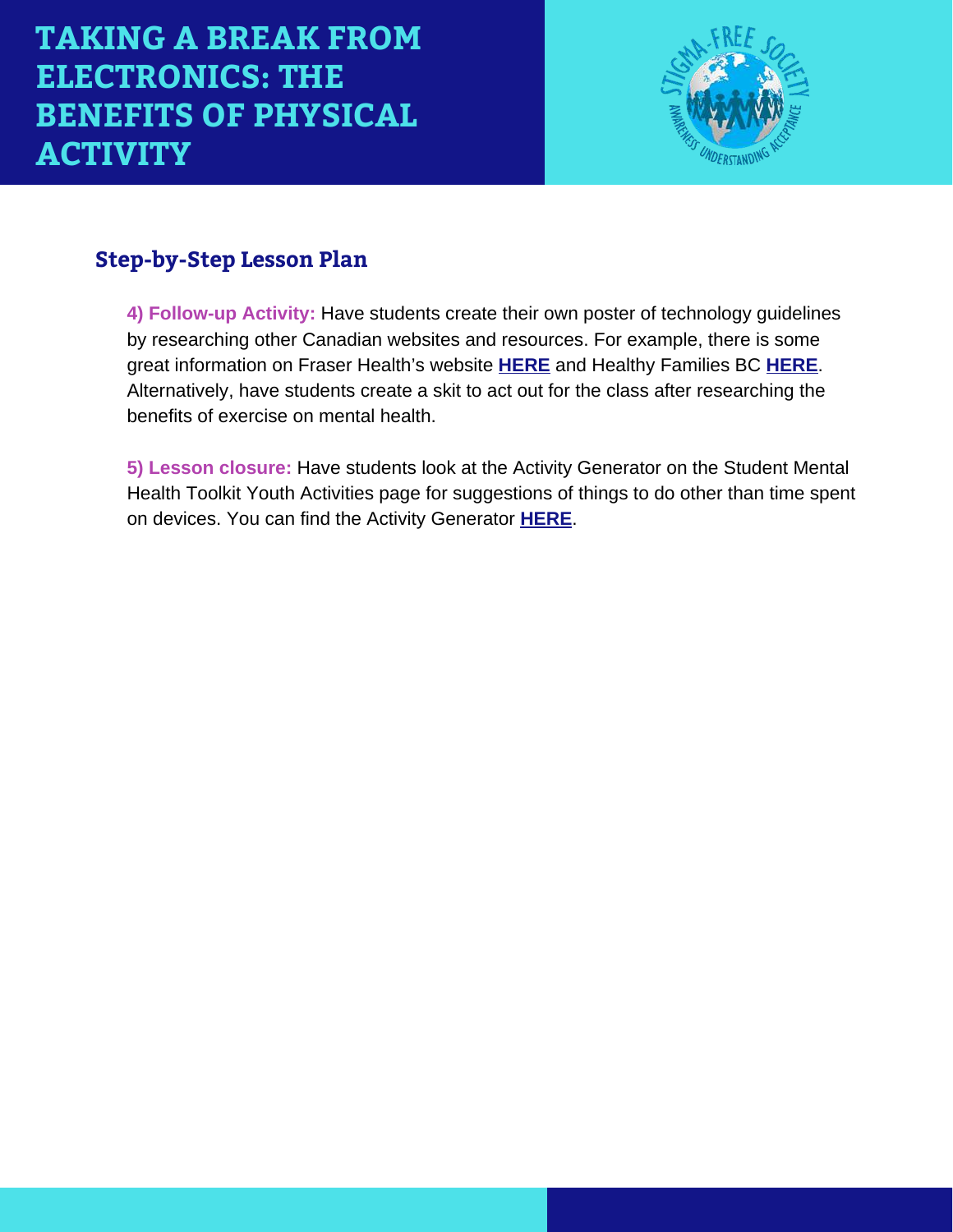